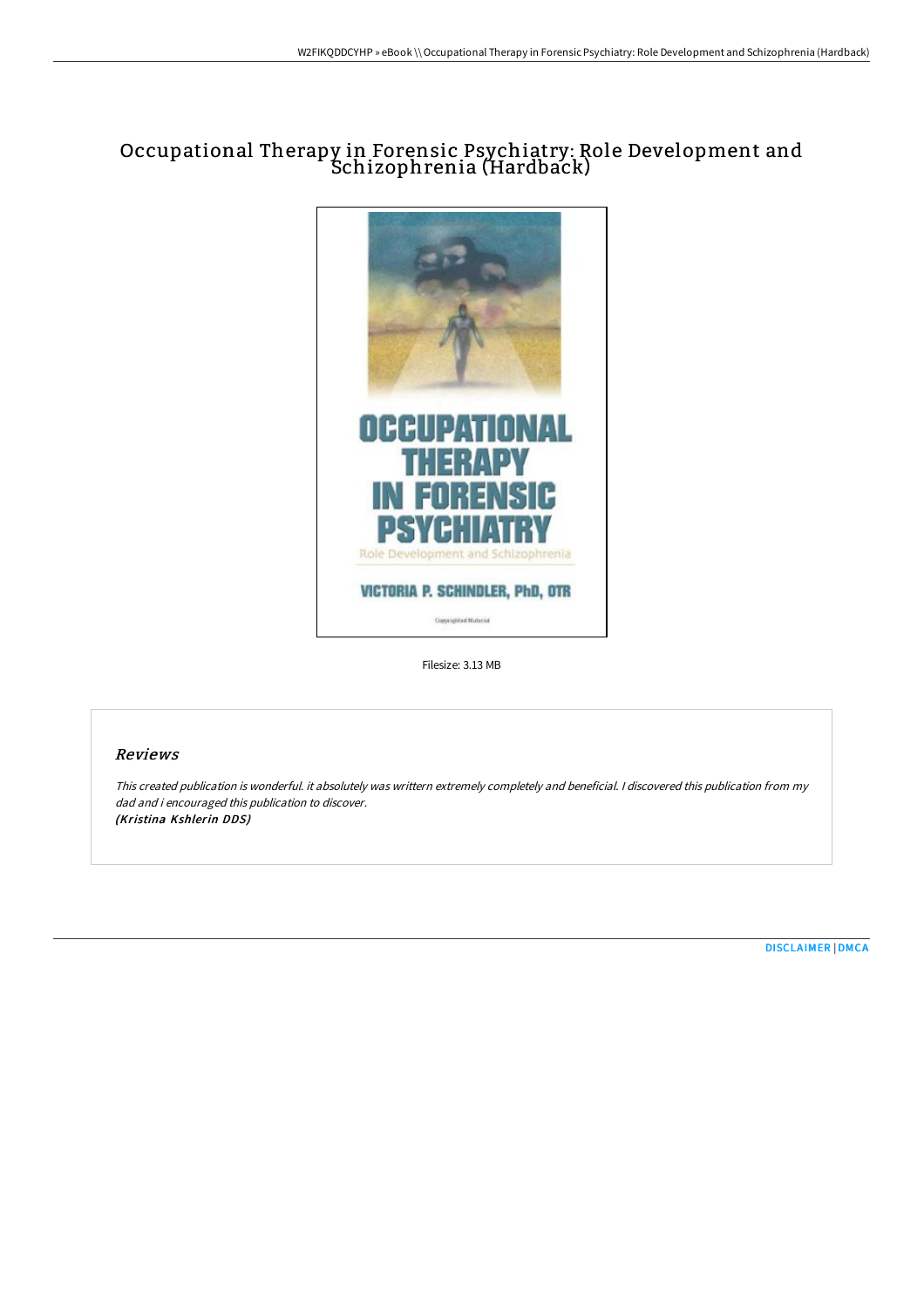## OCCUPATIONAL THERAPY IN FORENSIC PSYCHIATRY: ROLE DEVELOPMENT AND SCHIZOPHRENIA (HARDBACK)

⊕ **DOWNLOAD PDF** 

To download Occupational Therapy in Forensic Psychiatry: Role Development and Schizophrenia (Hardback) eBook, you should refer to the button under and download the document or gain access to other information that are related to OCCUPATIONAL THERAPY IN FORENSIC PSYCHIATRY: ROLE DEVELOPMENT AND SCHIZOPHRENIA (HARDBACK) book.

Taylor Francis Inc, United States, 2004. Hardback. Condition: New. Language: English . This book usually ship within 10-15 business days and we will endeavor to dispatch orders quicker than this where possible. Brand New Book. Learn Role Development techniques to provide more effective therapy to schizophrenic clients! Occupational Therapy in Forensic Psychiatry: Role Development and Schizophrenia presents a set of guidelines for clinical practice in Role Development. Role Development is a treatment intervention designed to assist individuals diagnosed with schizophrenia in developing social roles, task skills, and interpersonal skills. The book provides concrete, practical suggestions for using Role Develpoment with clients. These guidelines are thoroughly described as are methods for implementing treatment. With the resources provided in Occupational Therapy in Forensic Psychiatry, OT clinicians will have the tools and information to understand Role Development, to conduct evaluations, and to plan and implement treatment using the set of guidelines. The book describes a reseach study from a maximum-security psychiatric facility. Participants in the study had an extensive psychiatric history as well as criminal charges. Most no longer had active social roles but viewed their roles as patient or inmate. The intervention, Role Development, was successful in assisting them to develop roles such as worker, student, friend, and group member. Despite their very difficult life circumstances and serious mental illness, the participants responded very positively and demonstrated a willingness and ability to develop social roles, and the skills that are the foundation to the roles. Tables and figures highlight the results of the study. In Occupational Therapy in Forensic Psychiatry, you ll find: \* a set of guidelines for practicing Role Development \* a research study documenting the effectiveness of Role Development \* tables and figures highlighting the results of the research study \* practical tools, resources, and methods to implement Role...

 $\mathbb{R}$ Read Occupational Therapy in Forensic Psychiatry: Role Development and [Schizophrenia](http://bookera.tech/occupational-therapy-in-forensic-psychiatry-role-1.html) (Hardback) Online  $\overline{\phantom{a}}$ Download PDF Occupational Therapy in Forensic Psychiatry: Role Development and [Schizophrenia](http://bookera.tech/occupational-therapy-in-forensic-psychiatry-role-1.html) (Hardback)